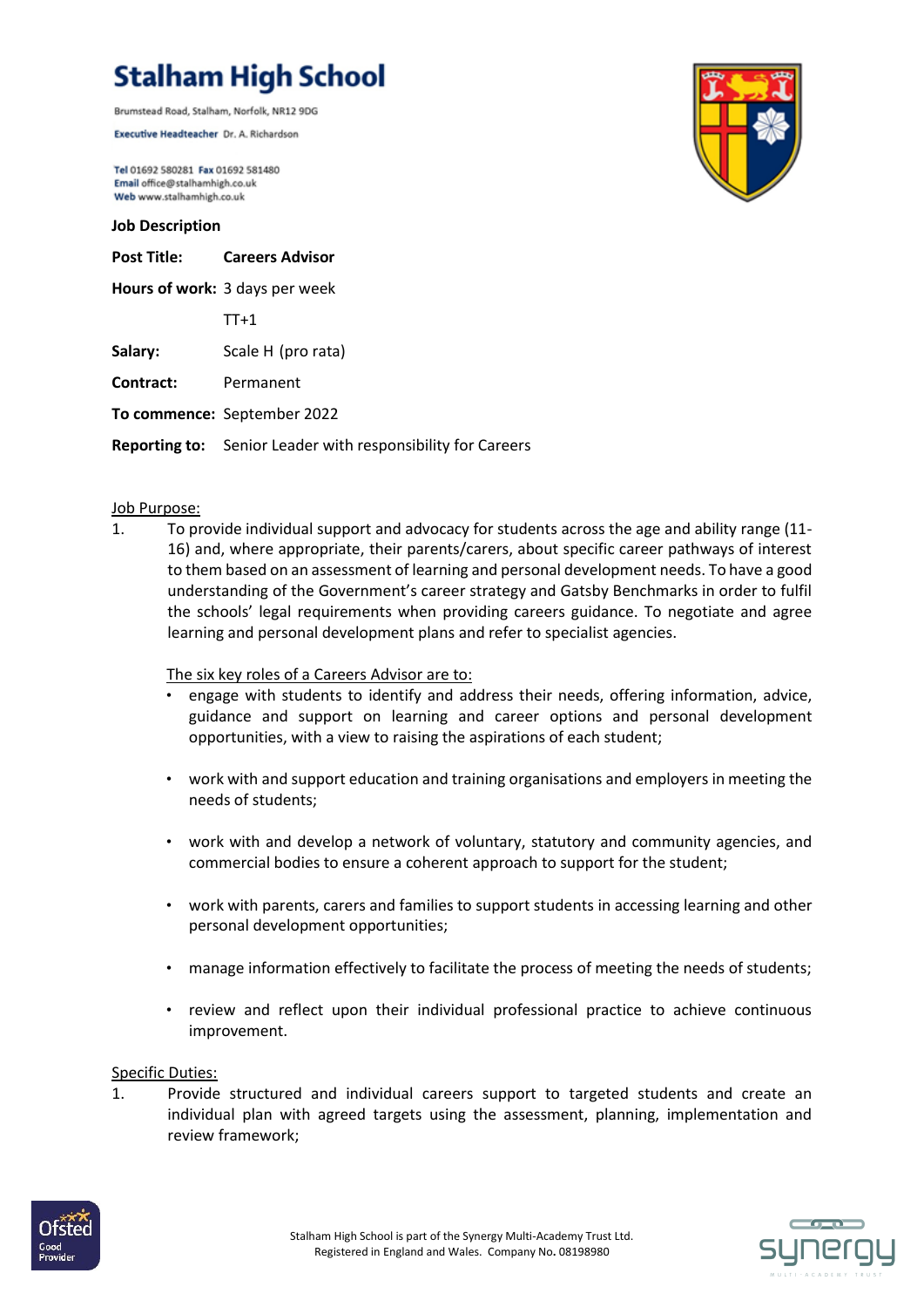- 2. Actively engage students in decision making about their future choices and enable their development into effective adults by providing impartial support, advice and guidance.
- 3. Identify the appropriate manner in which to communicate with students, and their parents and carers, specifically where special needs have been identified and traditional communication methods are unsuitable.
- 4. Develop areas of expertise with respect to particular students' needs or circumstances as appropriate.
- 5. Work within a diverse range of formal and informal settings to accept referrals of students in need of substantial personal development and learning support.
- 6. Manage a caseload of students, regularly reviewing their progress and assessing the level of support required.
- 7. Develop a thorough understanding of available local provision and make appropriate referrals. Respect professional boundaries within specialist support services while putting the students' needs first, monitoring and tracking their progress providing additional support as necessary.
- 8. Maintain up-to-date and accurate student records and provide progress reports on students as and when required.
- 9. Act as an advocate on behalf of students and support them in their interaction with learning and social support agencies.
- 10. Identify needs and help provide and inform the provision of imaginative learning programmes aimed at those not engaged in learning.
- 11. Develop specific programmes and strategies for particular cohorts of students depending upon experience.
- 12. Work closely with the Senior Deputy Headteacher to organise specific events such as the Careers Fairs.

To work flexibly and to undertake any other duties that are within the scope of this post, as determined by the Exec Headteacher.

### **PERSON SPECIFICATION**

### **ESSENTIAL CRITERIA**

Qualifications, Experience and Knowledge

- 1. At least 2 years' experience of working with students in a paid or voluntary capacity where there has been personal caseload responsibility and/or the giving of advice & guidance.
- 2. A thorough understanding of the Government's Career Strategy and the Gatsby Benchmarks.
- 3. Possession of a careers guidance qualification at level 4 or above.
- 4. A high level of understanding of the educational, employment and social care needs of students (11 -19).
- 5. Understanding of the formal assessment processes of a student's needs and formulation, implementation and review of individual pathway plans